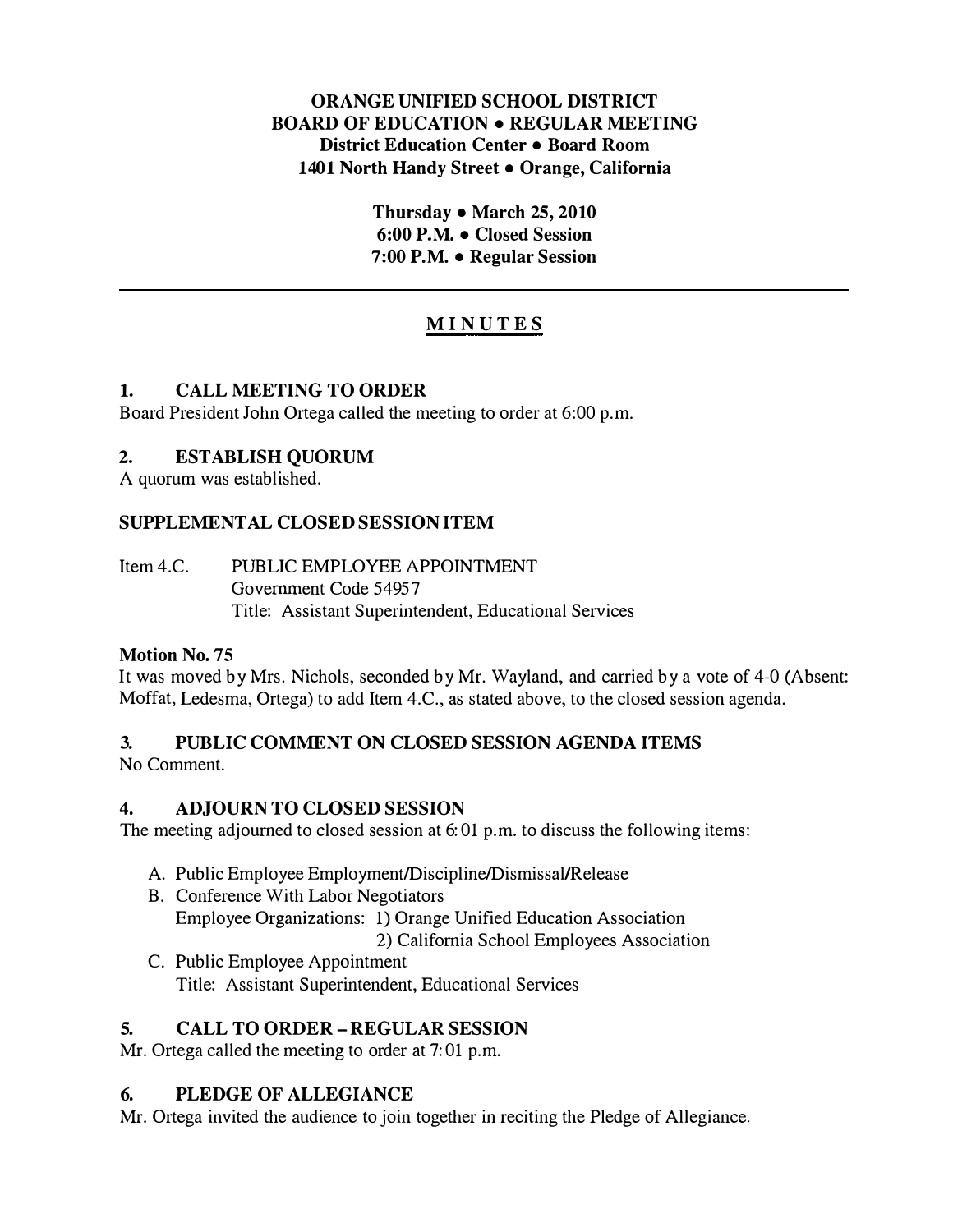#### 7. REPORT OF CLOSED SESSION DECISIONS

The Board took action to appoint Gunn Marie Hansen, Ph.D., to the position of Assistant Superintendent, Educational Services for the Orange Unified School District to be effective July 1, 2010.

## 8. ADOPTION OF AGENDA

#### Motion No. 76

It was moved by Mr. Wayland, seconded by Mrs. Nichols, and carried by a vote of 7-0 to adopt the March 25, 2010 agenda.

#### 9. ANNOUNCEMENTS AND ACKNOWLEDGMENTS

#### Item 9.A. Superintendent's Report

Dr. Dreier thanked Christy Covington, kindergarten teacher at Serrano Elementary School, for providing her students' art work to Dr. Dreier's office.

Dr. Dreier commented on the *Principal for a Day* program that took place yesterday. The event partners a community member with a school principal to shadow them throughout the morning at their school site. The purpose of *Principal for a Day* is to foster relationships within the community and to share the outstanding work of OUSD teachers, students and staff. A brief reception was hosted at the District Office welcoming the Principals for a Day. Refreshments and decorations were sponsored by the Orange Education Foundation and the Original Pancake House.

Dr. Dreier noted that she delivered her State of the District third quarter podcast to all District employees regarding the impact the financial crisis has had on the District. This podcast is also posted on the OUSD web site and is available free of charge on iTunes.

Dr. Dreier remarked on the various rotary clubs that have continued to be generous to our schools this year. Recently, Richland HS was awarded a \$2,100 grant from the North Orange Rotary for their library and Canyon Hills was the beneficiary of a \$1,600 donation from the Anaheim Hills Rotary Club for a new therapy room. Also, the Villa Park Rotary Club presented a number of OUSD teachers with mini-grants totally \$4,000.

#### Item 9.B. Board Presidents Report

Mr. Ortega extended his thanks to all OUSD employees who are doing a great job during these very challenging times.

Mr. Ortega noted that it was requested by two Board members, Mrs. Moffat and Mr. Wayland, to look at changing the May 27<sup>th</sup> meeting. Mr. Ortega noted that he cannot make any changes solely. He asked that the members of the Board contact the Superintendent's office with their availability on different dates.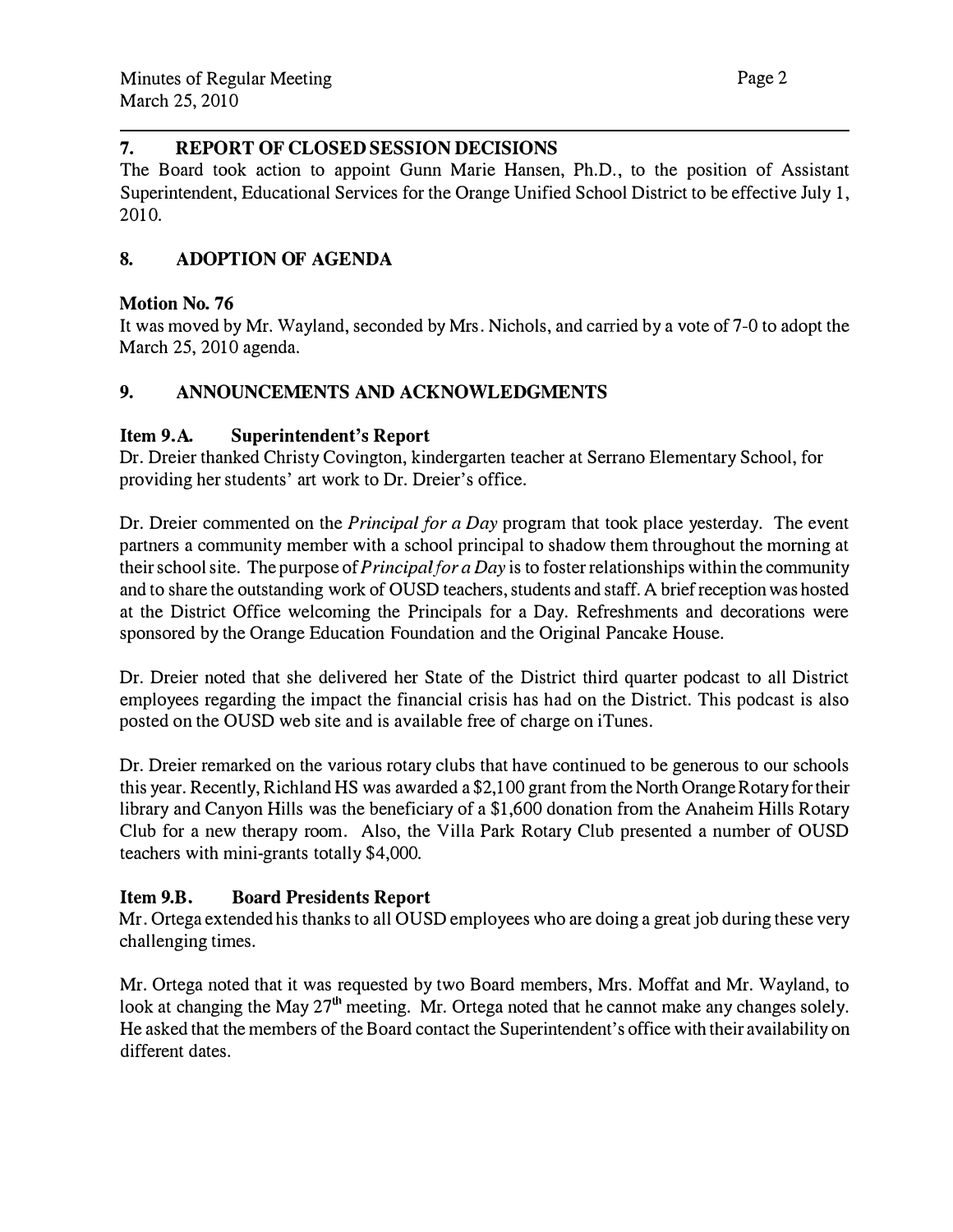## Item 9.C. Board Recognition of Students, Staff and Community

## (i) Outstanding Employee of the Month

The Board of Education recognized Katie Baker, Purchasing Clerk in the Purchasing Department, as the recipient of the Outstanding Customer Service Award for the month of March. On behalf of the Board of Education, Mr. Ortega presented a Certificate of Recognition to Ms. Baker.

#### (ii) Board Recognition

Mrs. Smith thanked Larry Cohn, President of the Legislative Coalition, and Christina Bayles for working on the Sacramento trip. Mrs. Smith also was a part of the trip and was appreciative of being to attend and meet with the legislators. She added that the trip was productive and well worth the time that was necessary to present the platform.

Mrs. Moffat congratulated Serrano Elementary School for their Science Fair that took place on March 16. There were approximately 500 science projects, all very well done.

Mrs. Moffat congratulated the District's elementary science program for their Community Science Night that took place at Santiago Canyon College. Under the direction of Peg Benzie, many families attended and numerous hands-on activities. Many teachers volunteered to lead those activities that evening.

Mrs. Moffat congratulated the Santiago Canyon College Woman's Soccer team that finished No. 1 in the nation for community colleges.

Mrs. Moffat noted that Mark Trumbo, a 2004 graduate of Villa Park High School, is on the regular roster of the Anaheim Angels.

Mr. Wayland noted that last Friday he was invited by Col. Ruthenberg from Orange High School to accompany the JROTC marines to Camp Pendleton for the annual "Battle of Colors." He remarked that there were a number of high schools present, but Orange High School stood out as the best and received many positive comments from others.

Dr. Deligianni remarked on her visit to Canyon High School last week. She thanked the Superintendent for assisting her as well as the principal and staff for the warm welcome.

Dr. Deligianni noted that a Canyon High School alumni, Barry Nestande, passed away. She asked to adjourn the meeting in his memory.

## Item 9.D. State of the School Report-Cerro Villa Middle School

Hayley Lu, student representative from Ceno Villa Middle School, presented information and updates regarding her school.

## 10. APPROVAL OF MINUTES

none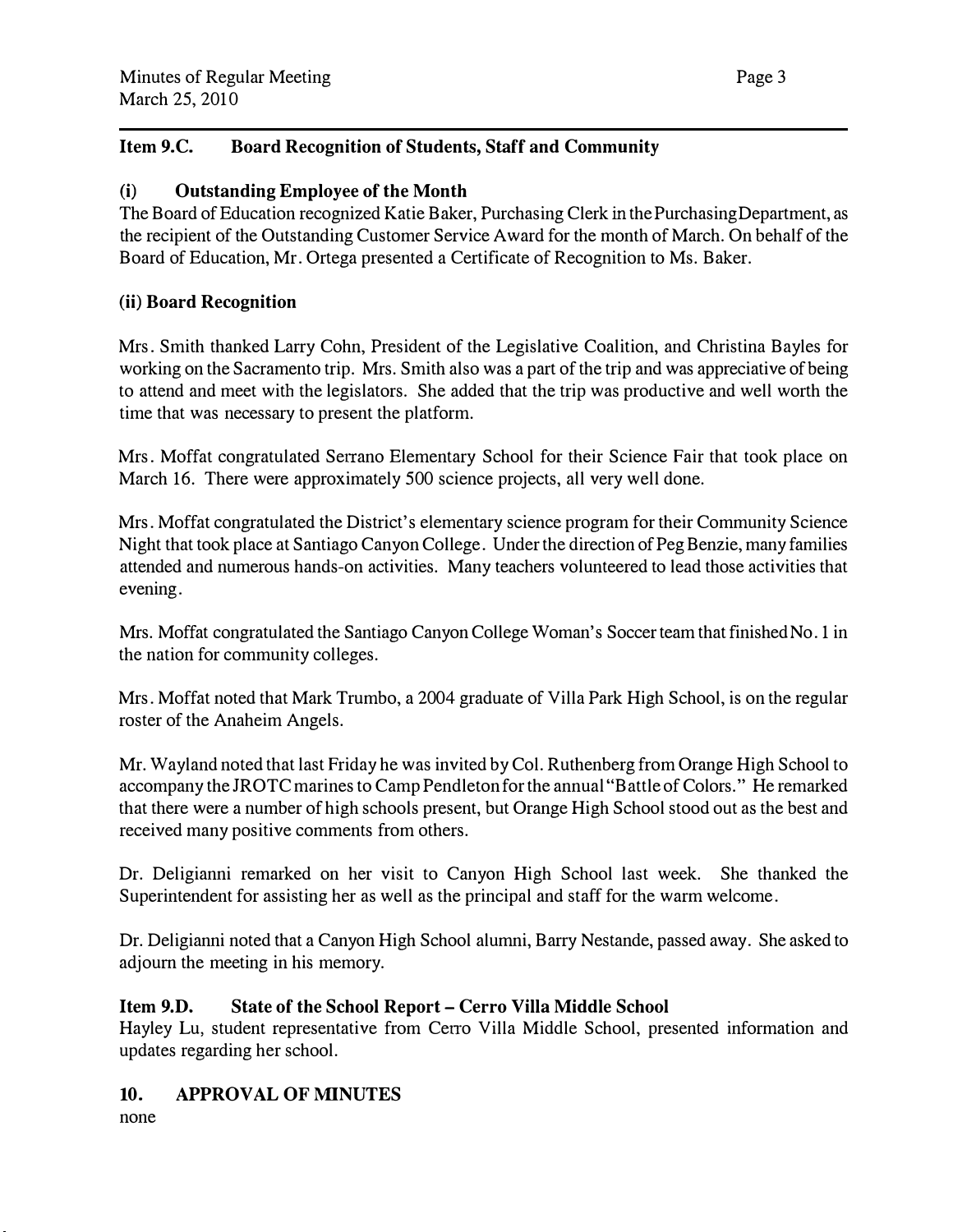#### 11. PUBLIC COMMENT: Non-Agenda Items

## **Speakers**

Larry Cohn, President of Legislative Coalition, provided a report of the group's trip to Sacramento on March 15-16. He noted that it was a successful trip, given the condition of the state. They were very well received by the legislators as was their platform, particularly the item referring to the ADA for online classes.

Larry Cohn, co-chair of El Modena's Grad Nite, noted that there would be an annual car raffle in support of Grad Nite. The car to be raffled will be a 2010 Kia Soul, from Kia Motors. The raffle will be held on June 4; tickets are \$25.

## 12. ACTION ITEMS

#### Item 12.A. Public Hearing – Initial Reopener Proposal to the Orange Unified Education Association for 2010-11 Reopener Negotiations

The Board of Education is required to hold a public hearing on the District's initial proposal (attached) to the OUEA. The proposal will be referred to the representatives of OUEA as pmt of the negotiation process.

## Public Hearing

The Board President closed the regular meeting of the Board of Education and opened the public hearing at7:36 p.m.

## Speakers

None

The Board President closed the public hearing and reopened the regular Board of Education meeting at 7:37 p.m.

## Motion No. 77

It was moved by Mrs. Nichols and seconded by Dr. Deligianni to authorize the District's negotiators to submit the attached initial proposal to the OUEA for 2010-11 reopener negotiations.

## **Discussion**

Mr. Ledesma asked for clarification as to how this proposal will be affected by the May Revise state budget. He noted that this initial proposal could be impacted by the May Revise numbers because the numbers in January may be different that we see from the state as far as budgeting for the out years. The cost to run the District in March does not mean the cost of running the District in May will be the same. Mr. Ledesma asked Spencer Covert to respond.

Mr. Covert responded that the language used in the proposal is sufficiently broad to say "compensation in the article is to be reviewed, discussed and negotiated including ... "with examples provided. These are intended as examples; they are not limiters; they are examples. If it becomes necessary to include additional cost containment measures, staff will be able to do so at the negotiation table. This initial proposal is sufficiently broadly worded to allow significant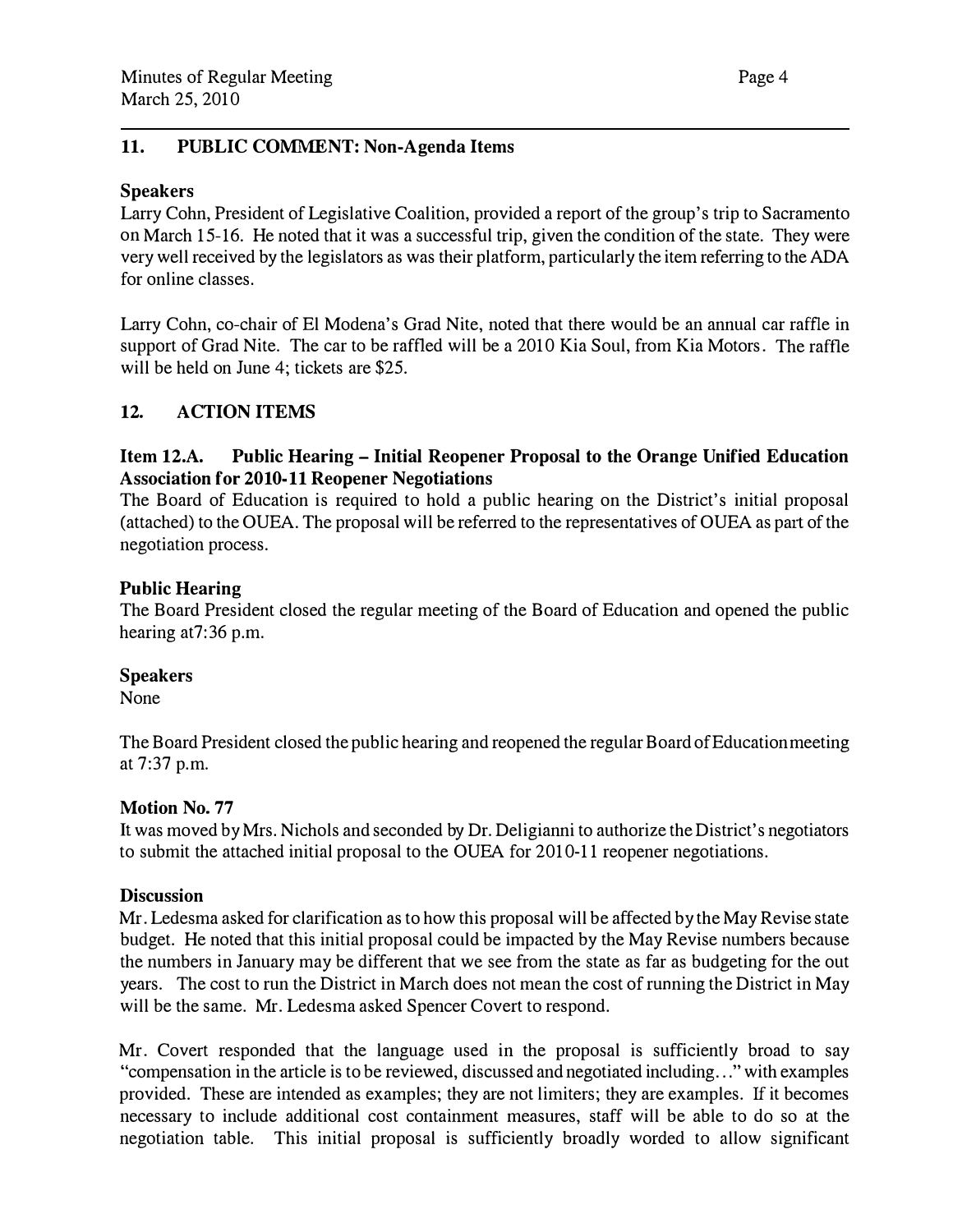adjustments based upon future budget conditions that the District is going to face.

**Motion No.** 77 carried by a vote of 7-0 to authorize the District's negotiators to submit the attached initial proposal to the OUEA for  $2010-11$  reopener negotiations.

#### Item 12.B. Public Hearing-Initial Reopener Proposal to the California School Employees, Chapter 67, Association for 2010-11 Reopener Negotiations

The attached initial proposal to the California School Employees Association, Chapter #67, (CSEA) for 2010-2011 reopener negotiations was presented to the Board of Education for review and authorization. The proposal will be referred to the representatives of CSEA as part of the negotiation process.

#### Public Hearing

The Board President closed the regular meeting of the Board of Education and opened the public hearing at 7:42 p.m.

#### Speakers

None

The Board President closed the public hearing and reopened the regular Board of Education meeting at 7:43 p.m.

#### Motion No. 78

It was moved by Dr. Deligianni, seconded by Mrs. Moffat, and carried by a vote of7-0 to authorize the District's negotiators to submit the attached initial proposal to CSEA for 2010-2011 reopener negotiations.

#### Item 12.C. Proposed Board Policy Revision - BP 6112, School Day - First Reading

The District's Board Policies are reviewed and updated periodically. This item pertains to an update to allow the District to pursue extended-day kindergarten. Education Code (EC) sections 8970-8974 authorize extended-day kindergarten if the Board adopts a policy establishing an early primary program in keeping with the recommendations of the School Readiness Task Force, found in Here They Come: Ready or Not! (1988). EC Section 8973 allows schools to offer extended-day kindergarten if both of the following conditions are met:

- 1. The kindergarten program does not exceed the length of the primary school day, and
- 2. The extended-day kindergarten program takes into account ample opportunity for both active and quiet activities with an integrated, experiential, and developmentally appropriate educational program.

#### **Discussion**

Mrs. Nichols questioned if there was much research as to the effectiveness of extended day kindergarten. What does a schedule for a full day of kindergarten look like and has that been shared with the teaching community?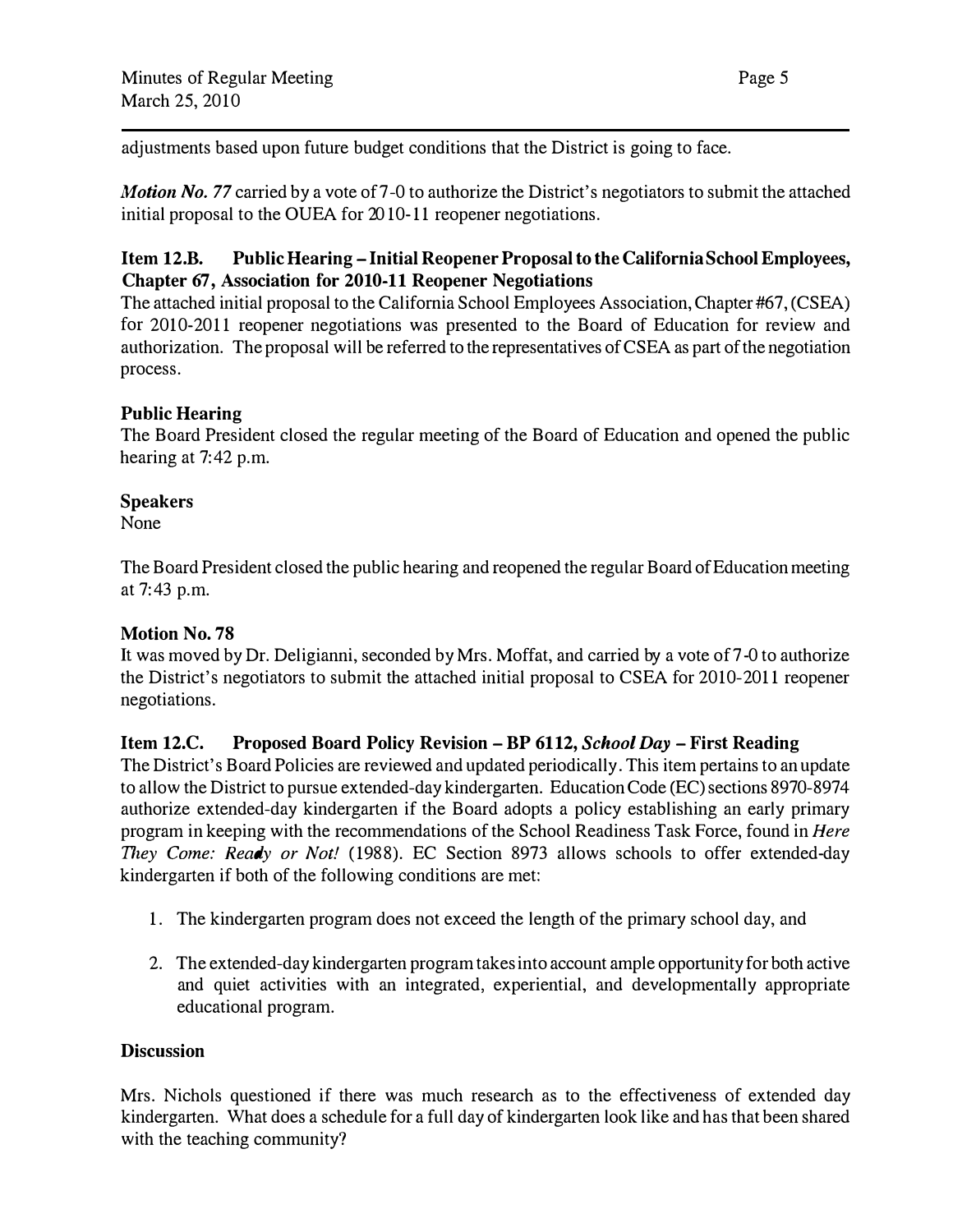Mr. Kissee responded that the California Department of education has significant research on this matter and the research is favorable in terms of the effect of extended day kindergarten. He noted that Mrs. Morga, Executive Director for Elementary Education, has had extensive conversations with teachers. Further, there are a number of schools who have an interest in exploring extended-day kindergarten.

It was suggested that Mrs. Morga provide a presentation before the second reading.

## Motion No. 79

It was moved by Mrs. Nichols, seconded by Mrs. Smith, and carried by a vote of7-0 to receive the attached proposed revision to Board Policy 6112, School Day, for a first reading.

## 13. INFORMATION/DISCUSSION ITEMS

## Item 13.A. Progress Update on the District's Three-Year Strategic Plan, 2009-12

Dr. Dreier presented a progress update on the District's three-year Strategic Plan. See attached presentation. The presentation is also posted in the District's web site. Dr. Dreier noted that the expansion of the report includes a new organizational chart that creates another more effective use of our resources, which is the organization.

## 14. CONSENT ITEMS

## PULLED ITEMS

## Item 14.D. Contract Services Report - Administrative Services

Pulled by Mr. Wayland

#### Motion No. 80

It was moved by Mrs. Nichols, seconded by Mrs. Moffat, and carried by a vote of7-0 to approve the consent items minus Item 14.D.

## Item 14.A. Gifts

The following gifts and attached list of cash donations totaling \$88,850.54 was donated to the District for use as indicated. A letter of appreciation will be forwarded to the benefactors.

• Sound System for the multi-purpose room at Villa Park Elementary School, donated by VPE Home & School League

## Item 14.B. Purchase Orders List

The Board approved the Purchase Order List dated February 22 through March 14, 2010 in the amount of \$960,161.42. See attached Purchase Orders Lists.

## Item 14.C. Warrants List

The Board of Education approved the Warrants List dated February 22 through March 14, 2010 in the amount of \$6,480,176.26. See attached Warrants List.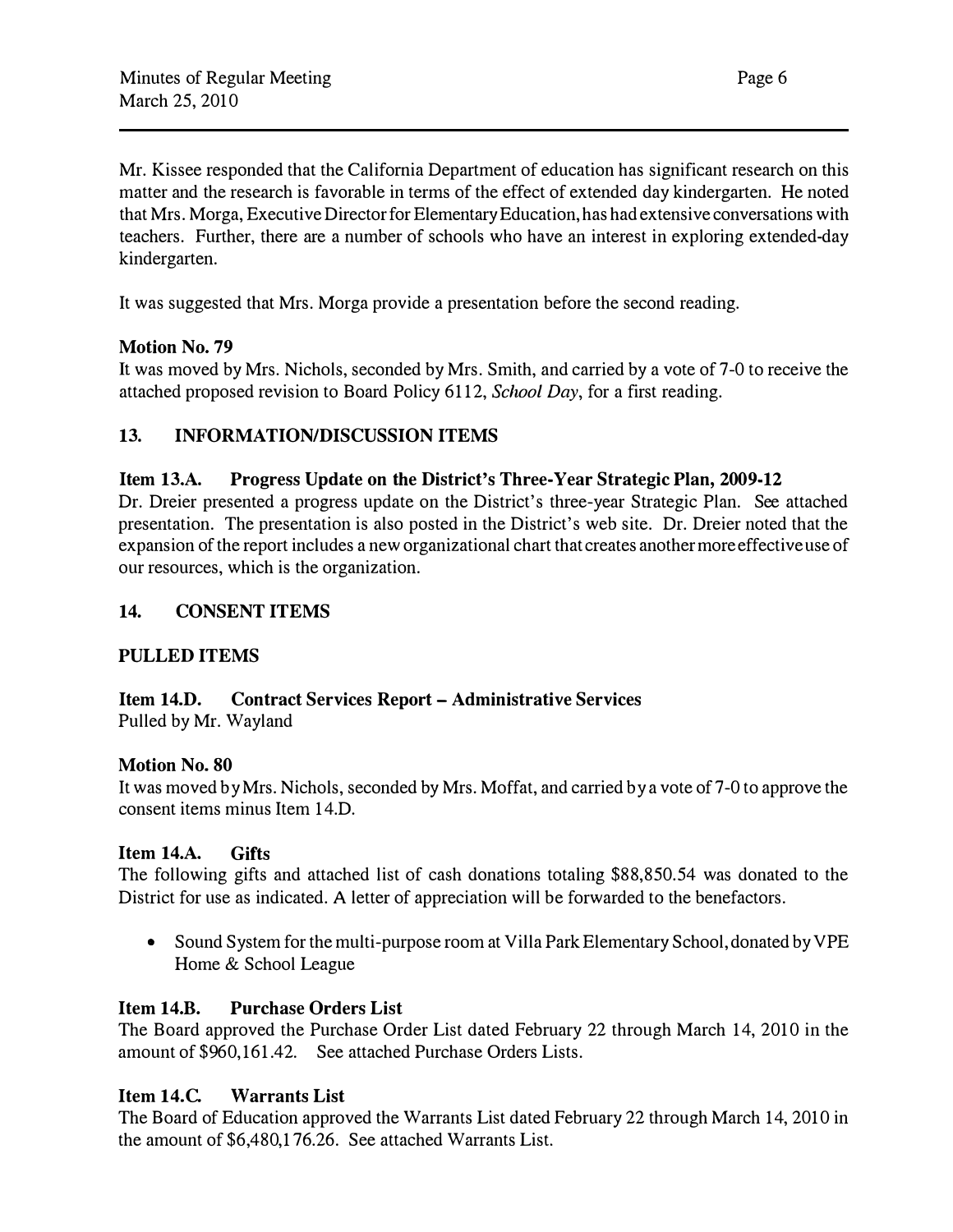#### Item 14.D. Contract Services Report-Administrative Services

This item was pulled for discussion and separate action. See Motion No. 81.

### Item 14.E. Approval of CISCO Networking Communication & Maintenance - WSCA Master Price Agreement

The Board approved the use of Cisco Networking Communications & Maintenance Master Price Agreement Number 7-08-70-13, through May 31, 2010.

#### Item 14.F. Declaration of Surplus Items

The Board declared the items listed and described as surplus and approved the public and private disposition of the surplus items in accordance with Education Code Section 17545 and Board Policy 3270. See attached list.

#### Item 14.G. Liability Claim No. 09/10-010

The Board rejected claim No. 9/10-010.

#### Item 14.H. Personnel Report

The Board approved the attached Personnel Report.

#### Item 14.1. Teacher Assignment/Consent Report

The Board approved the Teacher Assignment/Consent Report

#### Item 14.J. Study Trips

The following study trips were approved by the Board of Education:

#### Villa Park High School- Boy's Golf Team- Maui. Hawaii- April 4-11, 2010

Villa Park High's Boys Golf Team, under the direction of Coach Chris Salio, will travel to Maui, Hawaii to participate in the Maui Invitational during spring break, competing with local high schools in Maui. Students will also have an opportunity to learn the culture and experience the local traditions. Eleven male student/athletes will be accompanied by two male adult chaperones and will stay at a residence provided by Vacation Rentals By Owner (VRBO). Transportation will be provided by Continental Airlines from LAX. The cost per student is \$1,200 and scholarships are available. Students will not miss any school days. A substitute is not required.

#### Orange High School - Key Club - Sacramento. CA - April 9-1l, 2010

Orange High's Key Club, under the direction of Kami Kenyon, will travel to Sacramento to pmticipate in the Key Club Region 3 District Convention during spring break. Students will be given the opportunity to build leadership skills through workshops, from fellow members, and the guest inspirational speaker. Students attend workshops that help them develop valuable skills like time management, public speaking, and learn how they can stay involved in college. Nine female and eight male students will be accompanied by one female and one male adult chaperones and will stay at the Grant Sheraton, Sacramento. Transportation will be provided by Certified Transportation Services, funded by Key Club. The cost per student is \$190 and scholarships are available. Students will not miss any school days. A substitute is not required.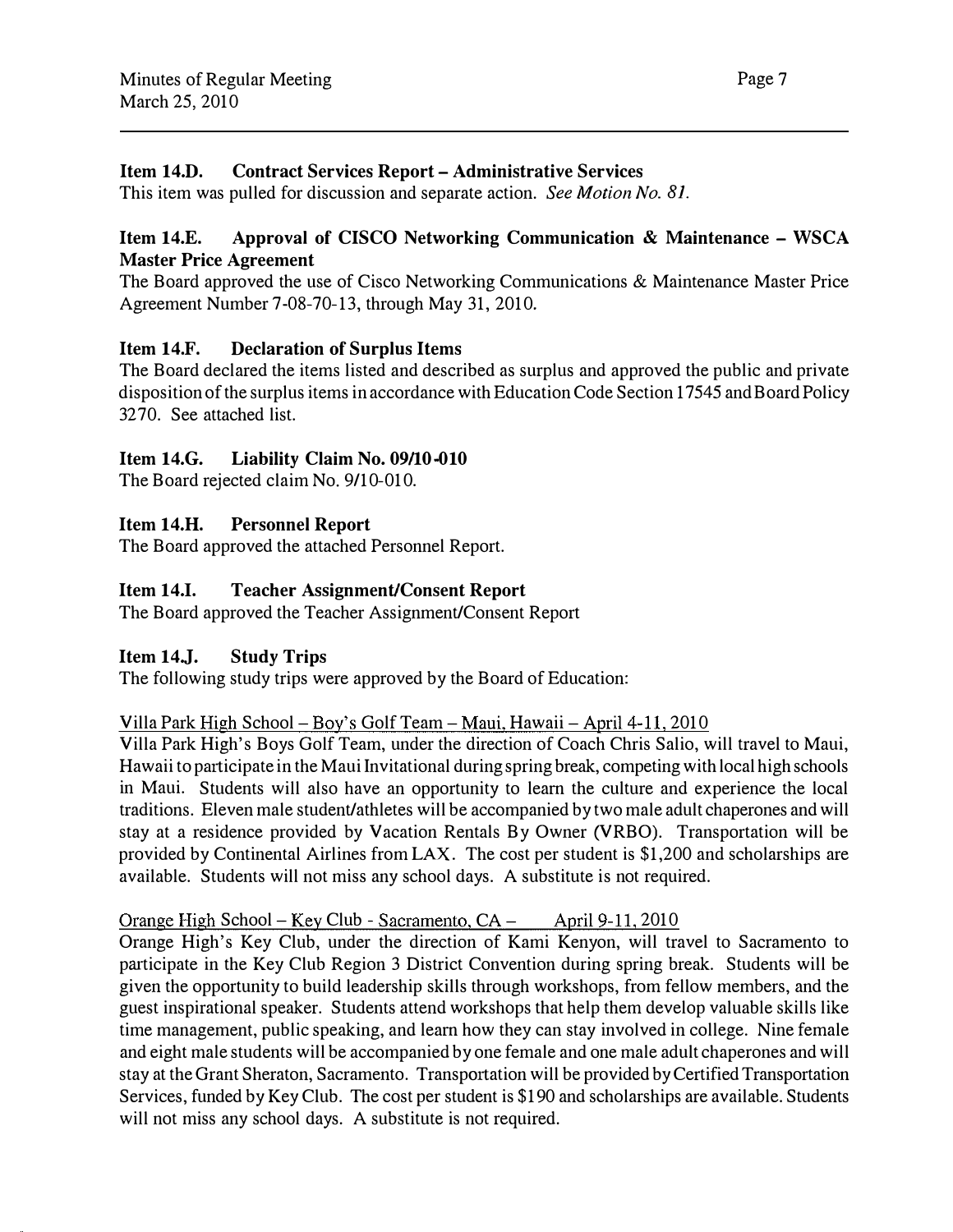Villa Park HS- Future Business Leaders of America (FBLA)- Irvine, CA - April 15-18, 2010 Villa Park High's Future Business Leaders of America, under the direction of Theresa Hagelbarger, will travel to Irvine to participate in the FBLA State Leadership and Competition. Students will attend workshops and seminars that include business trends and business careers and will have the opportunity to network with business professionals and students from schools statewide. Fifteen female and fifteen male students will be accompanied by one female and one male adult chaperones and will stay at the Hyatt Regency, Irvine. Parents will provide transportation for their student. The cost per student is \$183 and scholarships are available. Students will miss one day of school day. A substitute will be required, funded by ASB.

#### El Modena High School- Speech and Debate Team- Bakersfield, CA- April 15-19, 2010

El Modena's Speech and Debate Team, under the direction of Coach Molly Chertock, will travel to Bakersfield to compete in the California High School State Speech Championship Tournament. The tournament represents the best students in Califomia high school competitive speech. One female and three male students will be accompanied by two female and one male adult chaperones and will stay at the La Quinta Inn, Bakersfield. Parents will provide transportation for their student. Total cost per student is \$200 and scholarships are available. Students will miss two days of school. A substitute will be required, funded by ASB.

#### Item 14.K. Vocational and Applied Technology Act (V ATEA) Tech Prep Consortium-Sub Contract Agreement

The Board approved the Vocational and Applied Technology Act Tech Prep Consortium-Subcontract Agreement for the 2009-10 school year.

#### Item 14.L. Course Approvals: Chinese III, Class Piano, IB Biology HL II

The Board approved the above-noted courses presented by the District's Educational Services Division.

#### Item 14.M. Textbook Adoptions - Final

The Board adopted the attached list of textbooks for the Orange Unified School District.

#### Item 14.N. Expulsion of Student: Case No. 09-10-35

The Board upheld the administrative recommendation.

#### Item 14.0. Expulsion of Student: Case No. 09-10-36

The Board upheld the administrative recommendation.

#### Item 14.P. Expulsion of Student: Case No. 09-10-37

The Board upheld the administrative recommendation.

## Item 14.Q. Expulsion of Student: Case No. 09-10-38

The Board upheld the administrative recommendation.

# Item 14.R. Expulsion of Student: Case No. 09-10-39

The Board upheld the administrative recommendation.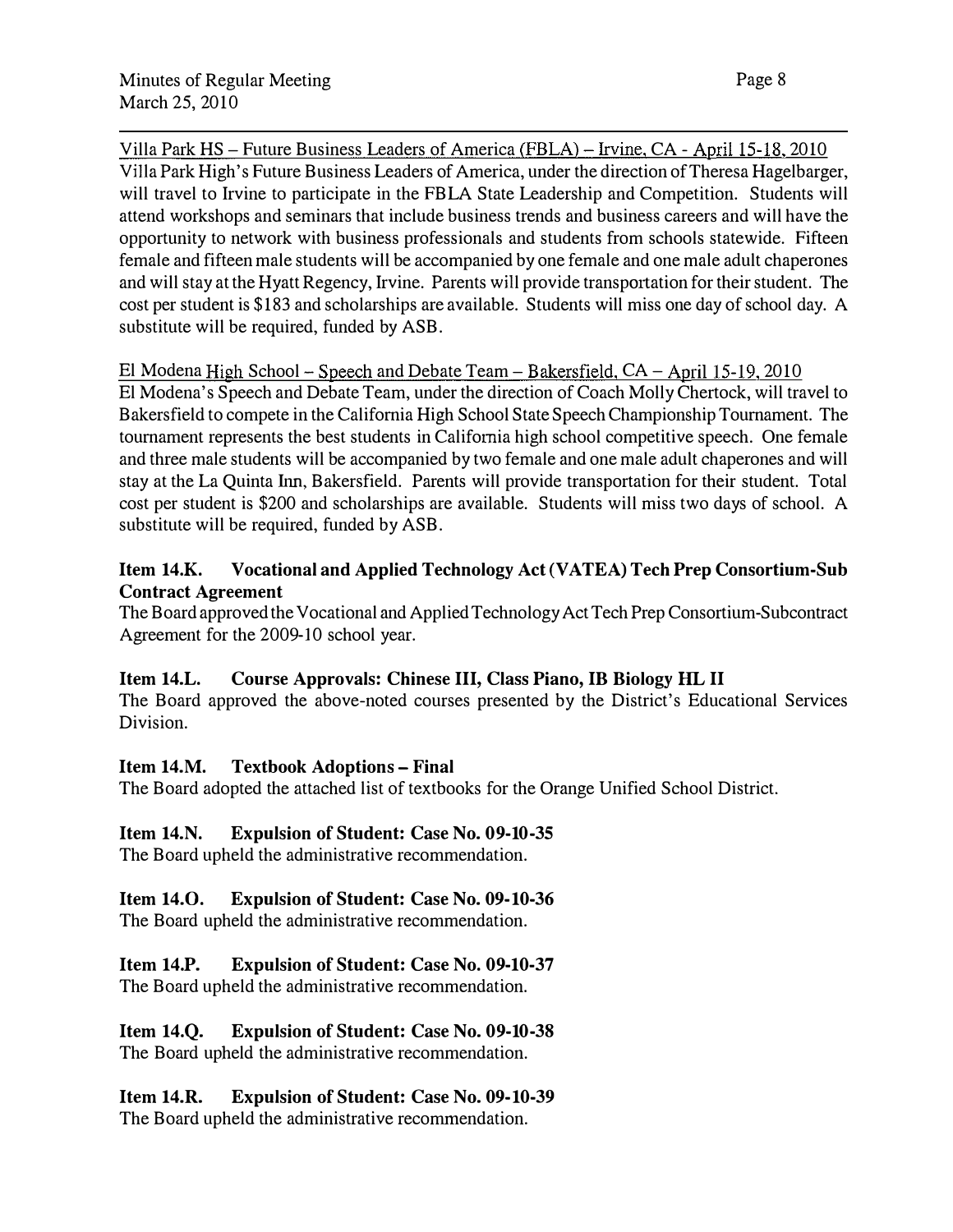#### Item 14.S. Expulsion of Student: Case No. 09-10-40

The Board upheld the administrative recommendation.

### Item 14.T. Contract Services Report-Pupil Services

The Board approved the Contract Services Report- Pupil Services as follows:

## BRAILLE CONSULTANTS, INC.

Specialized services are needed to provide assessments, consultation and direct services for special education students who are visually and multiple impaired according to their individual education plan during the 2009-2010 school year.

Special Education . . . . . . . . not to exceed . . . . . . . \$100,000

## SO. CALIFORNIA COLLEGE OF OPTOMETRY

Services are required to provide assessments, consultation and direct services for special education students during the 2009-2010 school year. Special Education . . . . . . . . not to exceed . . . . . . . . . \$2,200

## SPECIAL EDUCATION STUDENT #8082

As the result of a settlement agreement, the District will reimburse the parents for educational costs for the 2009-2010 school year. Special Education . . . . . . . . not to exceed . . . . . . . . \$10,600

## PULLED ITEM

## Item 14.D. Contract Services Report - Administrative Services

Mr. Wayland requested clarification on Nyberg Architects. Mr. Christensen stated that the costs are "soft" costs and also working with the Division of State Architects (DSA), who approves the plan.

Mr. Wayland requested clarification of J.D. Diffenbaugh, Inc. regarding the additional money requests. He requested taking a walk around the campus of Yorba to view the progress of the project.

#### Motion No. 81

It was moved by Mr. Wayland, seconded by Mrs. Smith, and carried by a vote of7-0 to approve the Contract Services report for Administrative Services as follows:

## J.D. DIFFENBAUGH, INC.

The District awarded Bid No. FC6019 - Modernization - Yorba Middle School to J.D. Diffenbaugh, Inc., on June 18, 2009. Change Order 2.d, increases the value of the contract and does not add any additional time to the contract. The cost and scope were reviewed and found to be reasonable by the architect, construction manager and staff. This Change Order falls within the allowable maximum of 10% per the Public Contract Code.

Special Reserve/Capital Projects ............................. \$2,886

## NYBERG ARCHITECTS